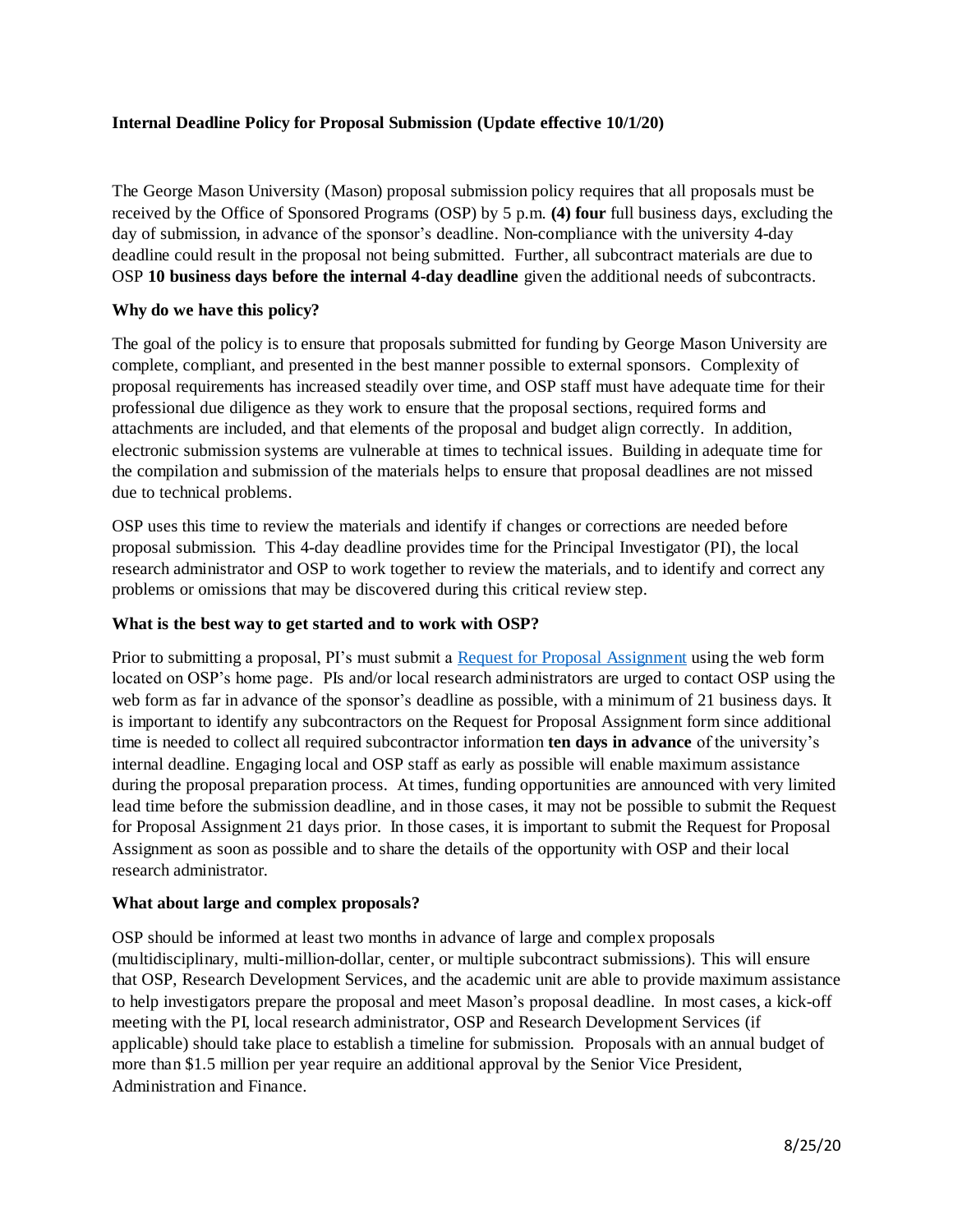# **What needs to be submitted to meet the University's proposal deadline?**

For purposes of this policy, the proposal is defined as complete when all required proposal components, as specified by the sponsor, are in *ready to submit* format. **A complete proposal must have the following elements.** 

- ❖ Proposal summary or abstract
- ❖ Technical narrative/Statement of Work
	- o Technical narrative submitted with the Proposal at the four-business-day deadline should be a complete draft. The PI will be able to make final edits during the review period; however, changes should not impact the budget or institutional commitments. The final technical narrative is due no later than 2-business days prior to the sponsor deadline.
- ❖ Final budget
	- o Final Budget is defined as a budget with costs compliant with Mason and Academic Unit specific policies and Uniform Guidance 2 CFR 200. Calculations must include appropriate salary escalation factors, current fringe rates, graduate student health insurance, current tuition rates, correct indirect rate applied with relevant direct costs excluded. Cost share and other relevant institutional approvals, where applicable, must be secured prior to submission.
- $\div$  Final budget justification
	- o While not all Sponsor's require budget justifications, submission of the budget justification enables OSP to determine whether the budget submitted is accurate and in compliance with federal regulations and sponsor requirements and provides a strong internal control for the funds.
- ❖ Subcontract documents for each proposed subcontractor
	- o Subcontract documents include Mason's Subrecipient Commitment Form, a letter from an authorized official, budget, budget justification, statement of work, and any other specific forms/documents required by the prime sponsor. Due to the length of time it often takes to obtain subcontract documents, OSP requests that subcontracts be identified on the Request for Assignment or within one week of the assistance request, so OSP may contact the proposed subcontractor for required information and materials. All subcontract materials are due to OSP 10 business days before the internal 4-day deadline.
- ❖ Completed COI disclosures for all named faculty (tenure track, term, research, affiliate) and postdoctoral research fellows. Project specific disclosures may be required and if so, is also required prior to submission for review.
- ❖ Cost share budget approvals, if applicable.
- ❖ Additional documents as required by the sponsor (including Current and Pending, Biosketch, Cost Share budget, letters of commitment, etc.).

## **What happens if I miss the 4-day deadline?**

If all proposal materials are not received by the 4-day deadline, the proposal will not be submitted unless there are extenuating circumstances, such as when a short turnaround proposal opportunity is approved by the Dean or Dean designee and the Vice President for Research, Innovation and Economic Impact or designee.

If a PI is able to submit the majority of the proposal materials prior to the deadline, but some items outside of their control are unavailable, the PI should communicate with the OSP Grants Administrator working on the proposal regarding the circumstances as soon as possible. These cases will be evaluated